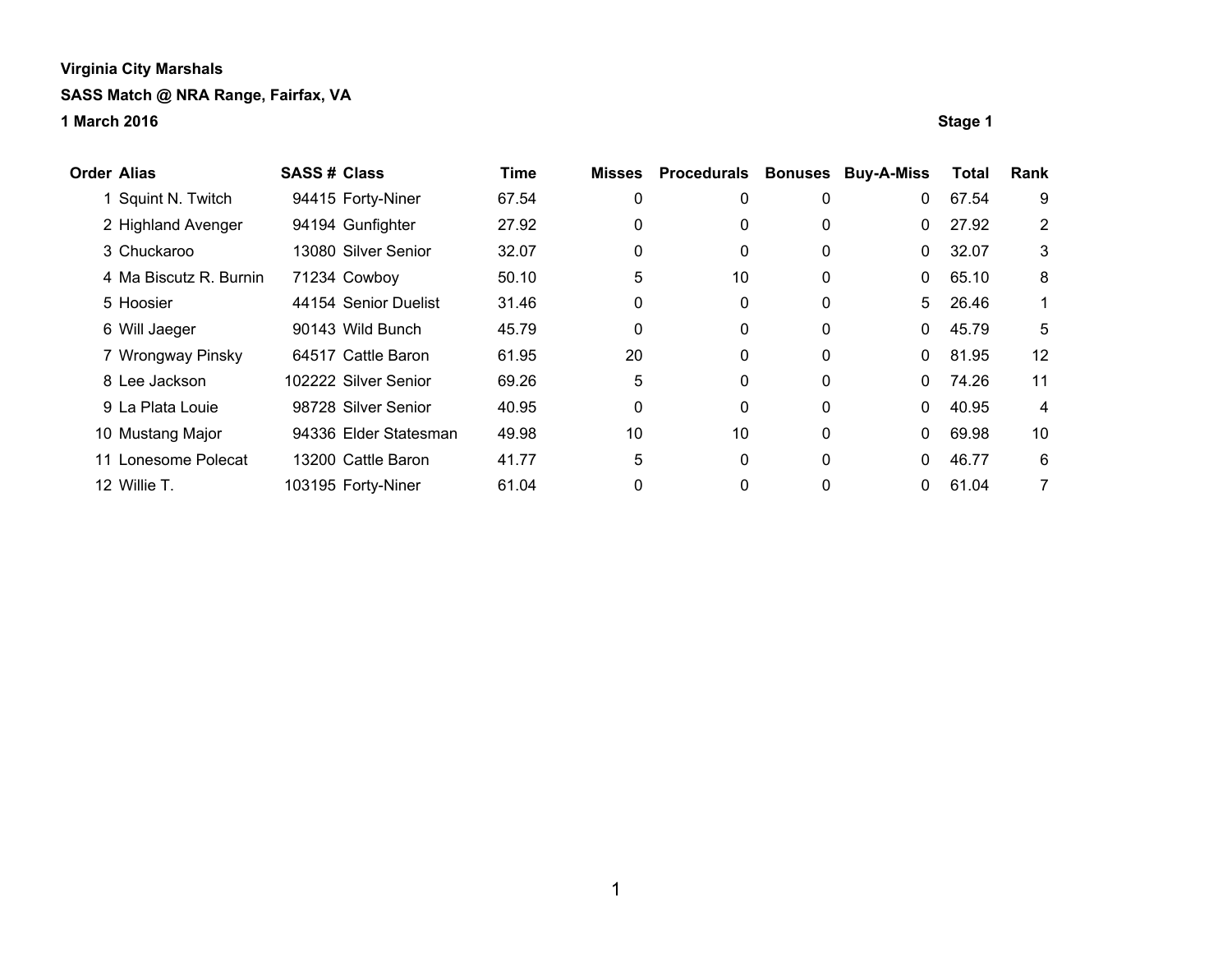| <b>Order Alias</b> |                        | <b>SASS # Class</b> |                       | <b>Time</b> | <b>Misses</b> | <b>Procedurals</b> | <b>Bonuses</b> | <b>Buy-A-Miss</b> | Total | Rank |
|--------------------|------------------------|---------------------|-----------------------|-------------|---------------|--------------------|----------------|-------------------|-------|------|
|                    | Squint N. Twitch       |                     | 94415 Forty-Niner     | 55.20       | 0             | 0                  | 0              | 0                 | 55.20 | 9    |
|                    | 2 Highland Avenger     |                     | 94194 Gunfighter      | 26.96       | 0             | 0                  | 0              | 0                 | 26.96 |      |
|                    | 3 Chuckaroo            |                     | 13080 Silver Senior   | 28.75       | 0             | 0                  | 0              | $\Omega$          | 28.75 | 2    |
|                    | 4 Ma Biscutz R. Burnin |                     | 71234 Cowboy          | 54.90       | 0             | 0                  | 0              | 0                 | 54.90 | 8    |
|                    | 5 Hoosier              |                     | 44154 Senior Duelist  | 42.43       | 0             | 0                  | 0              | 0                 | 42.43 | 5    |
|                    | 6 Will Jaeger          |                     | 90143 Wild Bunch      | 44.15       | 10            | 0                  | 0              | $\mathbf{0}$      | 54.15 | 7    |
|                    | 7 Wrongway Pinsky      |                     | 64517 Cattle Baron    | 68.81       | 10            | 0                  | 0              | $\Omega$          | 78.81 | 12   |
|                    | 8 Lee Jackson          |                     | 102222 Silver Senior  | 67.78       | 5             | 0                  | $\mathbf{0}$   | 0                 | 72.78 | 11   |
|                    | 9 La Plata Louie       |                     | 98728 Silver Senior   | 36.79       | 0             | 0                  | $\mathbf{0}$   | 0                 | 36.79 | 3    |
|                    | 10 Mustang Major       |                     | 94336 Elder Statesman | 48.46       | 0             | 0                  | $\mathbf 0$    | 0                 | 48.46 | 6    |
|                    | 11 Lonesome Polecat    |                     | 13200 Cattle Baron    | 40.43       | 0             | 0                  | $\mathbf{0}$   | 0                 | 40.43 | 4    |
|                    | 12 Willie T.           |                     | 103195 Forty-Niner    | 59.87       | 0             | 0                  | 0              |                   | 59.87 | 10   |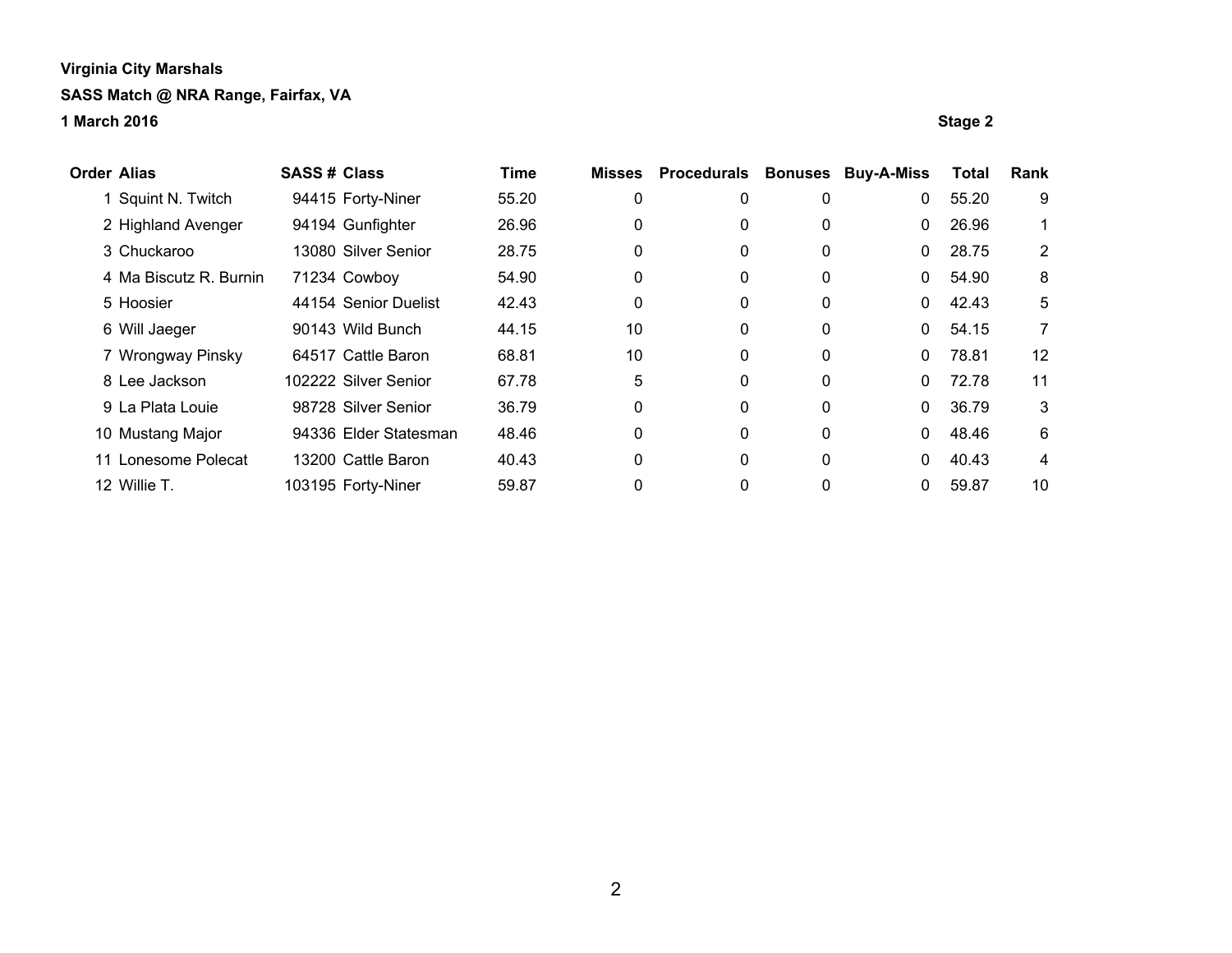| <b>Order Alias</b> |                        | <b>SASS# Class</b> |                       | <b>Time</b> | <b>Misses</b> | <b>Procedurals</b> | <b>Bonuses</b> | <b>Buy-A-Miss</b> | Total | Rank           |
|--------------------|------------------------|--------------------|-----------------------|-------------|---------------|--------------------|----------------|-------------------|-------|----------------|
|                    | Squint N. Twitch       |                    | 94415 Forty-Niner     | 60.55       | 0             | 0                  | 0              | $\mathbf{0}$      | 60.55 | 8              |
|                    | 2 Highland Avenger     |                    | 94194 Gunfighter      | 37.24       | 0             | 0                  | 0              | $\mathbf{0}$      | 37.24 | 3              |
|                    | 3 Chuckaroo            |                    | 13080 Silver Senior   | 31.31       | 0             | 0                  | 0              | $\mathbf{0}$      | 31.31 |                |
|                    | 4 Ma Biscutz R. Burnin |                    | 71234 Cowboy          | 51.64       | 5             | 10                 | 0              | $\mathbf{0}$      | 66.64 | 10             |
|                    | 5 Hoosier              |                    | 44154 Senior Duelist  | 32.85       | 0             | 0                  | 0              | $\mathbf{0}$      | 32.85 | $\overline{2}$ |
|                    | 6 Will Jaeger          |                    | 90143 Wild Bunch      | 61.11       | 0             | 0                  | 0              | $\mathbf{0}$      | 61.11 | 9              |
|                    | 7 Wrongway Pinsky      |                    | 64517 Cattle Baron    | 70.51       | 5             | 0                  | 0              | $\Omega$          | 75.51 | 12             |
|                    | 8 Lee Jackson          |                    | 102222 Silver Senior  | 63.48       | 5             | 0                  | 0              | $\mathbf{0}$      | 68.48 | 11             |
|                    | 9 La Plata Louie       |                    | 98728 Silver Senior   | 52.49       | 0             | 0                  | 0              | $\Omega$          | 52.49 | 6              |
|                    | 10 Mustang Major       |                    | 94336 Elder Statesman | 45.77       | 5             | 0                  | 0              | $\Omega$          | 50.77 | 5              |
|                    | 11 Lonesome Polecat    |                    | 13200 Cattle Baron    | 41.84       | 5             | 0                  | 0              | $\Omega$          | 46.84 | 4              |
|                    | 12 Willie T.           |                    | 103195 Forty-Niner    | 58.81       | 0             | 0                  | 0              | 0                 | 58.81 | 7              |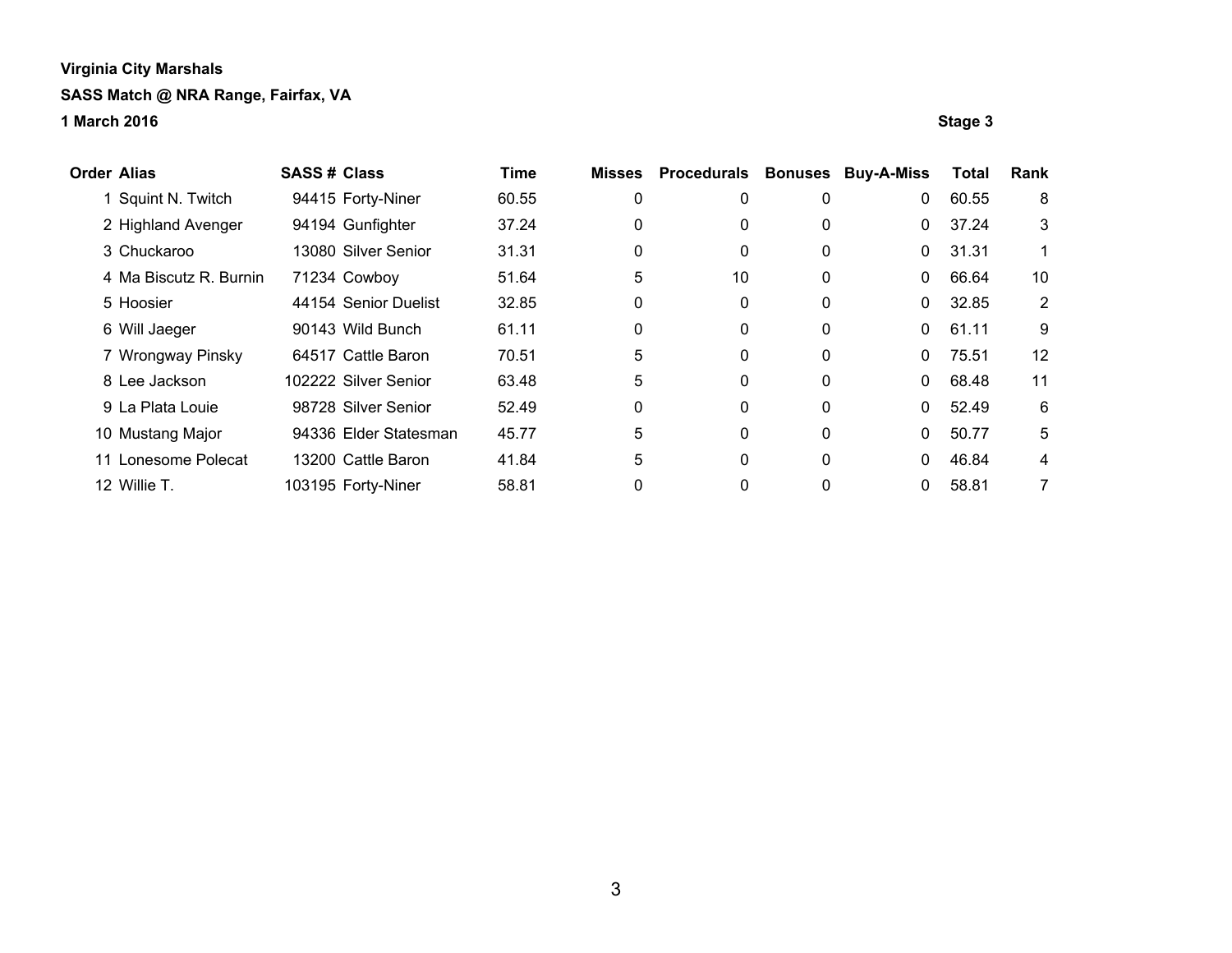| <b>Order Alias</b> |                        | <b>SASS# Class</b> |                       | <b>Time</b> | <b>Misses</b> | <b>Procedurals</b> | <b>Bonuses</b> | <b>Buy-A-Miss</b> | Total | Rank              |
|--------------------|------------------------|--------------------|-----------------------|-------------|---------------|--------------------|----------------|-------------------|-------|-------------------|
|                    | Squint N. Twitch       |                    | 94415 Forty-Niner     | 59.00       | 0             | 0                  | 0              | $\mathbf 0$       | 59.00 | 8                 |
|                    | 2 Highland Avenger     |                    | 94194 Gunfighter      | 27.31       | 0             | 0                  | 0              | $\Omega$          | 27.31 |                   |
|                    | 3 Chuckaroo            |                    | 13080 Silver Senior   | 30.19       | 0             | 0                  | 0              | $\mathbf{0}$      | 30.19 | $\overline{2}$    |
|                    | 4 Ma Biscutz R. Burnin |                    | 71234 Cowboy          | 49.81       | 5             | 0                  | 0              | $\mathbf{0}$      | 54.81 | 7                 |
|                    | 5 Hoosier              |                    | 44154 Senior Duelist  | 30.63       | 0             | 0                  | 0              | $\mathbf{0}$      | 30.63 | 3                 |
|                    | 6 Will Jaeger          |                    | 90143 Wild Bunch      | 61.16       | 0             | 0                  | 0              | $\mathbf{0}$      | 61.16 | 9                 |
|                    | 7 Wrongway Pinsky      |                    | 64517 Cattle Baron    | 76.69       | 0             | 0                  | 0              | $\mathbf{0}$      | 76.69 | $12 \overline{ }$ |
|                    | 8 Lee Jackson          |                    | 102222 Silver Senior  | 65.18       | 5             | 0                  | $\mathbf{0}$   | $\Omega$          | 70.18 | 11                |
|                    | 9 La Plata Louie       |                    | 98728 Silver Senior   | 37.39       | 0             | 0                  | $\mathbf{0}$   | $\Omega$          | 37.39 | 4                 |
|                    | 10 Mustang Major       |                    | 94336 Elder Statesman | 45.63       | 0             | 0                  | $\mathbf{0}$   | $\Omega$          | 45.63 | 5                 |
| 11                 | Lonesome Polecat       |                    | 13200 Cattle Baron    | 46.39       | 5             | 0                  | $\mathbf{0}$   | $\Omega$          | 51.39 | 6                 |
|                    | 12 Willie T.           |                    | 103195 Forty-Niner    | 61.69       | 0             | 0                  | 0              | $\mathbf{0}$      | 61.69 | 10                |